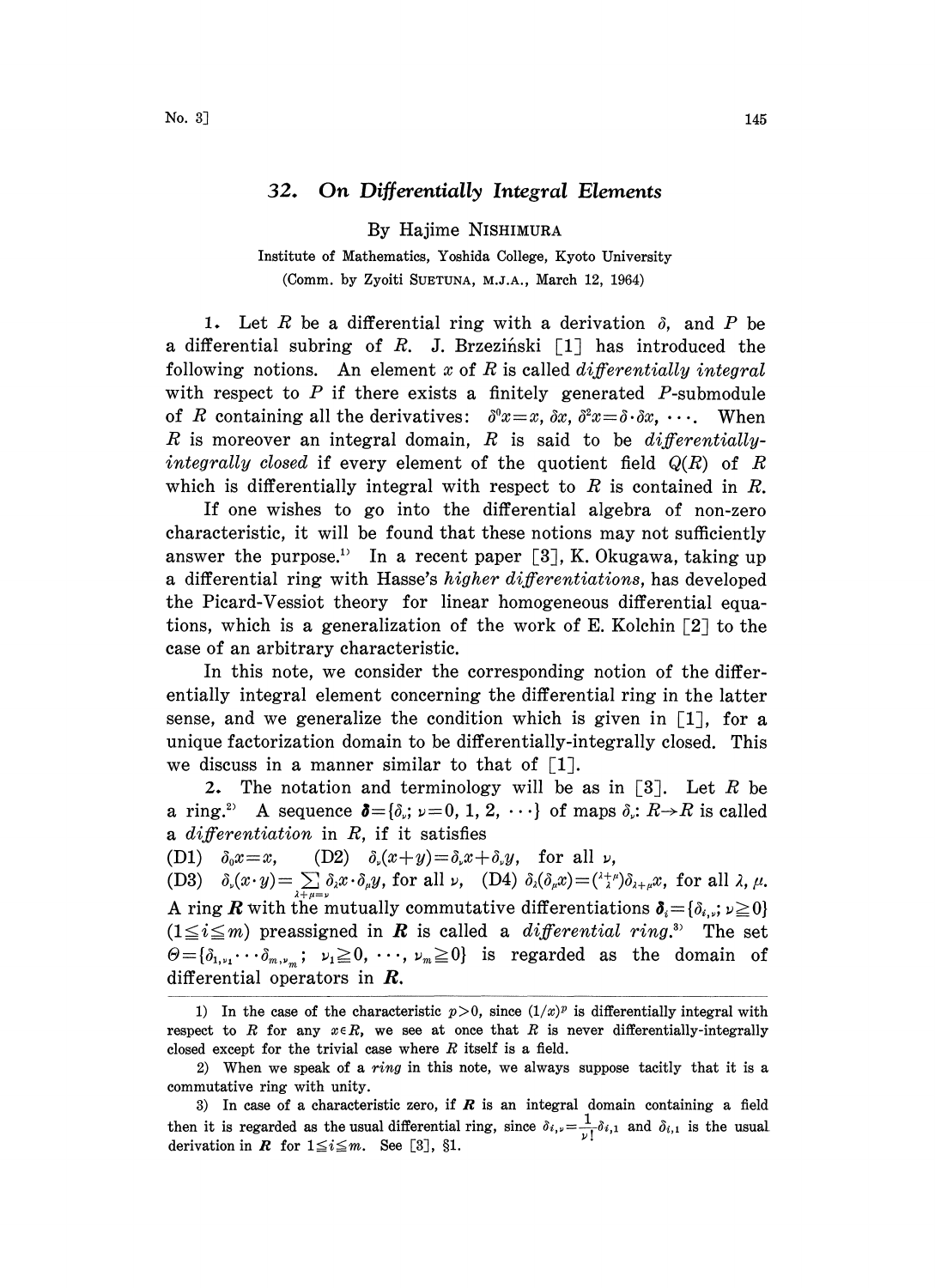## 146 **H. NISHIMURA IVol. 40,**

**Definition.** Let  $P$  be a differential subring of  $R$ . An element  $x \in \mathbb{R}$  is called differentially integral with respect to **P** if there exists a finitely generated **P**-submodule of **R** containing  $\theta \cdot x$  for all  $\theta \in \Theta$ .

The meaning of the above definition may be clearer in the special case where  $P$  is noetherian. Let  $P$  be noetherian, then since finitely

generated **P**-modules satisfy the ascending chain condition, the chain  $(x) \subset (x, \theta^{(1)}x) \subset (x, \theta^{(1)}x, \theta^{(2)}x)^{\ast} \subset \cdots$ ,  $\theta^{(i)} \in \Theta(i=1, 2, \cdots)$ must stop. Thus there exist a finite number of operators  $\theta^{(1)}$ , ...,  $\theta^{(N)}$ such that

(1) 
$$
\theta x \in (x, \theta^{\{1\}} x, \cdots, \theta^{\{N\}} x)
$$
 for all  $\theta \in \Theta$ .

It is readily seen, conversely, that if there exist  $\theta^{(1)}, \dots, \theta^{(N)}$  for which (1) holds, then x is differentially integral with respect to  $P$ . By (1) we see that x can be said to satisfy (simultaneous) linear homogeneous (partial) differential equations of *finite type* with coefficients in P, which is referred to in [3],  $\S5$ . Thus we have

**Theorem 1.** If  $P$  is noetherian, then  $x$  is differentially integral with respect to  $P$  if and only if x satisfies linear homogeneous differential equations of finite type over **P**.

We denote by  $C_R(P)$  the set of all the elements of R which are differentially integral with respect to  $P$ , i.e. the closure of  $P$  in  $R$ .

**Theorem 2.**  $C_R(P)$  is a differential subring of R, containing P.

**Proof.** Let x,  $y(\in \mathbb{R})$  be differentially integral with respect to P then there exist P-submodules  $M=(r_1,\ldots,r_k)$  and  $N=(s_1,\ldots,s_l)$  of **R** such that  $\theta x \in M$  and  $\theta y \in N$  for all  $\theta \in \Theta$ , respectively. Using (D2) and (D3) repeatedly, we have  $\theta(x+y) = \theta x + \theta y$  and  $\theta(x \cdot y) = \sum \theta' x \cdot \theta'' y$ , respectively. Hence we see that  $\theta(x+y)$  and  $\theta(x\cdot y)$  belong to the finitely generated modules  $M+N$  and  $(\cdots, r_i \circ s_i, \cdots)$ , respectively.

Finally, let  $\theta_1$ ,  $\theta_2$  be any two operators in  $\Theta$ . Using (D4) repeatedly, it can be verified that there exist an operator  $\theta_3^{\text{6}}$  and an integer c such that  $\theta_2(\theta_1 x) = c\theta_3 x$ . Hence all derivatives of  $\theta_1 x$  are contained in M, which implies  $C_R(P)$  is stable under differential operators, q.e.d.

3. From now on we consider the case where  $R$  is an integral domain, whose quotient field will be denoted by  $Q(R)$ , the characteristic p of  $Q(R)$  being arbitrary. The fact that the structure of the differential field of  $Q(R)$  is induced uniquely by the given structure of  $R$  is referred to in [3], Proposition 2.3.

**Definition.**  $\bf{R}$  is said to be differentially-integrally closed if  $C_{Q(R)}(R)=R.$ 

<sup>4)</sup> P-module generated by x,  $y$ ,  $\cdots$  is denoted by  $(x, y, \cdots)$ .

<sup>5)</sup> For  $\theta = \delta_{1,\nu_1} \cdots \delta_m$ ,  $\nu_m$ , let ord. $\theta = (\nu_1, \dots, \nu_m)$ , regarded as a vector over integers, then the summation runs over all  $\theta'$ ,  $\theta''$  such that  $\text{ord.}\theta' + \text{ord.}\theta'' = \text{ord.}\theta$ .

<sup>6)</sup> ord. $\theta_3 = \text{ord}.\theta_1 + \text{ord}.\theta_2$ .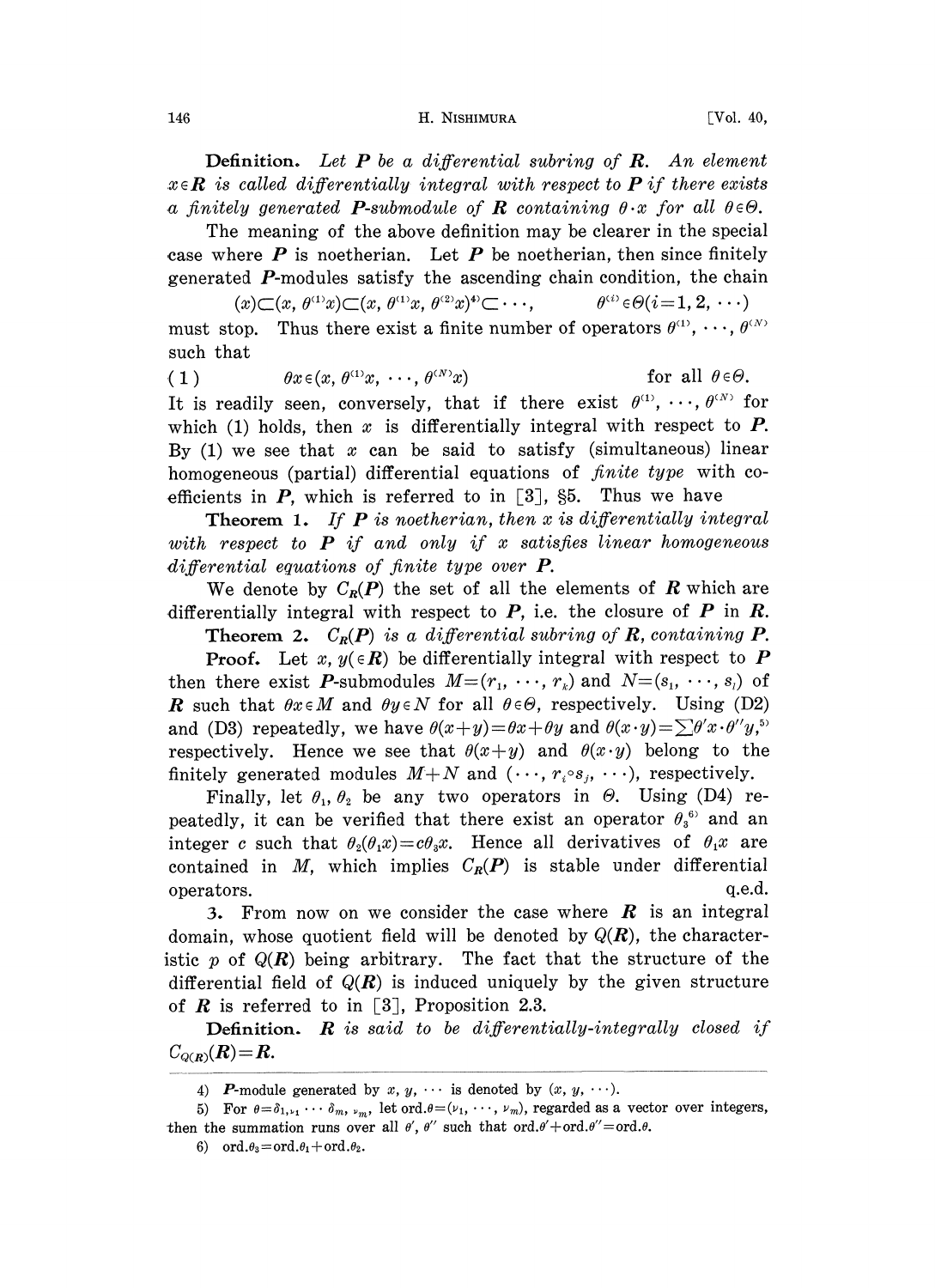**Theorem 3.** Assume that  $\bf{R}$  is a differential domain containing a field,<sup>n</sup> and assume further that in  $\bf{R}$  the unique factorization theorem for elements holds true. Then  $R$  is differentially-integrally closed if and only if for any irreducible element  $x \in \mathbb{R}$  there exists  $\theta \in \Theta$  such that  $\theta x$  is not divisible by x in  $\mathbb{R}$ .

The proof will be preceded by the following lemma.

**Lemma.** Assume R to be an integral domain containing a field,  $\delta = {\delta_r; \nu \geq 0}$  to be a differentiation in R. Let  $x \in R$ . In the case where  $\delta_r x$  is divisible by x for all  $\nu$ ,

( I )  $\delta_{\nu}(1/x) \cdot x \in R$  for all  $\nu$ .

In the case where there exists  $\lambda$  such that  $\delta_{\lambda} x$  is not divisible by x, let  $\lambda_0$  be the smallest among such  $\lambda$ , then for all  $\nu$ 

(II,  $\nu$ )  $\delta_{\nu\lambda_0}(1/x) = [(-1)^{\nu}(\delta_{\lambda_0}x)^{\nu}+x\cdot r]/x^{\nu+1}, \ \ r \in R,$ 

(III,  $\nu$ )  $\delta_u(1/x) \cdot x^{\nu+1} \in R$  for  $\mu < (\nu+1)\lambda_0$ .

**Proof.** Operating  $\delta$ , on both sides of  $x \cdot (1/x) = 1$ , we see by (D3) that

$$
(2) \qquad \qquad \delta_{\nu}(1/x) \cdot x + \sum_{\lambda=0}^{\nu-1} \delta_{\lambda}(1/x) \cdot \delta_{\nu-\lambda} x = 0.
$$

From this (I) is proved inductively with respect to  $\nu$ . In fact, in that case  $\delta_{x} = x^x$  is divisible by x and by the induction assumption  $\delta_{\lambda}(1/x)\cdot x\in R$  for  $0\leq\lambda\leq\nu-1$ .

As for (II), (III), it is noted that  $\lambda_0=1$  when  $p=0,^{\text{s}}$  and that  $\lambda_0$  is a power of p when  $p>0$ . The latter is seen as follows. Let  $p=c_0+c_1p+\cdots+c_np^e$  be the p-adic expression of a positive integer  $\rho$ , then by (D4)  $\delta_1^{c_1}\cdots\delta_{pe}^{c_e}=\gamma\cdot\delta_e$  where  $\gamma=\rho!/[(p!)^{c_1}\cdots(p^e])^{c_e}]\equiv 0$   $(p).^{9}$ Therefore, if each of  $\delta_1 x, \cdots, \delta_{n} x$  is divisible by x, then  $\delta_\rho x$  is also divisible by x, which means that the smallest  $\lambda_0$  for which  $\delta_{\lambda_0}x$  is not divisible by  $x$  is a power of  $p$ .

We proceed in the following order: we show first  $(II, \nu) \Rightarrow (III, \nu)$ and then  $(II, \nu)$ ,  $(III, \nu-1)$ , and  $(III, \nu) \Rightarrow (II, \nu+1)$ .

 $(II, \nu) \Rightarrow (III, \nu)$ . We may assume  $\nu \lambda_0 \leq \mu \leq (\nu+1)\lambda_0$ . Putting  $\mu = \nu \lambda_0 + c$ ,  $0 \leq c < \lambda_0$ , we shall prove this inductively with respect to c. When  $c=0$  our assertion is evidently true, and therefore in particular it is so when  $p=0$  — consequently  $\lambda_0=1$  by the above. Thus we may assume  $p>0$ .

By (D4),  $\delta_c \cdot \delta_{\nu \lambda_0} = \left( \frac{\nu \lambda_0 + c}{c} \right) \cdot \delta_\mu$  and further  $\left( \frac{\nu \lambda_0 + c}{c} \right) \not\equiv 0$  (p) since  $\lambda_0$  is a power of p and  $c < \lambda_0$ .<sup>10)</sup> Therefore  $\delta_{\mu}$  is decomposed into two operators:  $\delta_{\mu} = \beta \delta_c \cdot \delta_{\nu \lambda_0}$  where  $\beta$  is an integer.

Now, by (II,  $\nu$ ) evidently  $\delta_{\nu\lambda_0}(1/x)\cdot x^{\nu+1}\in R$ . Operating  $\delta_c$  on this, we have

<sup>7)</sup> i.e.  $\boldsymbol{R}$  is either a Ritt algebra or a differential domain of non-zero characteristic.

<sup>8)</sup> See 3).

<sup>9)</sup> See [3], §1, p 297.

<sup>10)</sup> See also [3], §1, p 297.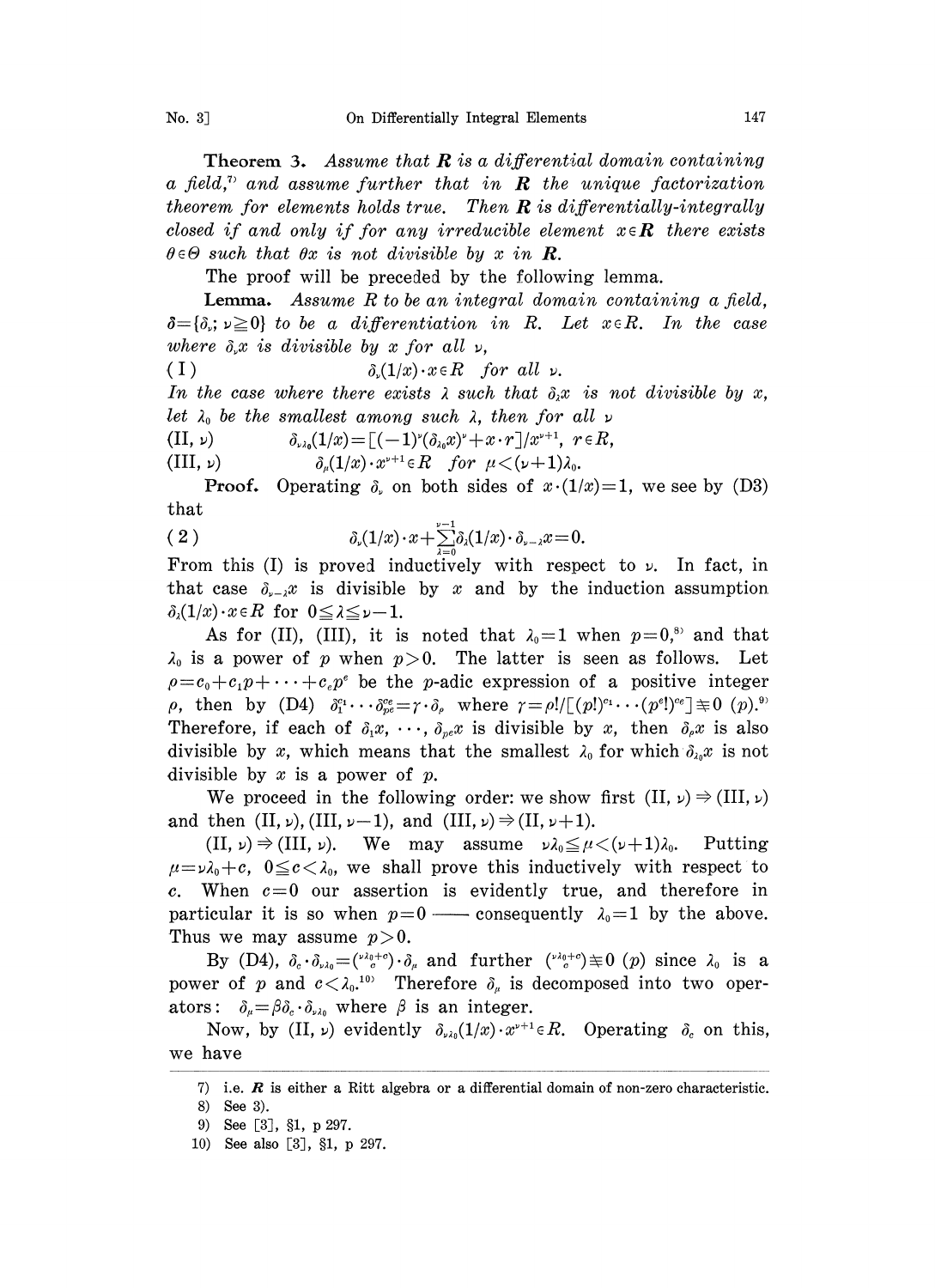H. NISHIMURA

$$
[\mathrm{Vol.} \ 40,
$$

$$
(3) \qquad \qquad [\delta_c \cdot \delta_{\nu \lambda_0}(1/x)] \cdot x^{\nu+1} + \sum_{\substack{\sigma' + \sigma'' = \sigma \\ \sigma'' > 0}} [\delta_{\sigma'} \cdot \delta_{\nu \lambda_0}(1/x)] \cdot \delta_{\sigma'}(x^{\nu+1}) \in R.
$$

By the induction assumption  $\lceil \delta_{c'} \cdot \delta_{\lambda} (1/x) \rceil \cdot x^{\nu+1} \in R$  for  $0 \leq c' < c$ . By the definition of  $\lambda_0$ , for  $0 < c'' \leq c \delta_{c''}(x^{\nu+1})$  is divisible by  $x^{\nu+1}$  since c is not greater than  $\lambda_0$ . Therefore it follows from (3) that  $[\delta_c \cdot \delta_{\nu \lambda_0}]$  $(1/x)$   $\cdot x^{y+1} \in R$ , which was to be proved.

 $(II, \nu)$ ,  $(III, \nu-1)$ , and  $(III, \nu) \Rightarrow (II, \nu+1)$ . Let the characteristic p be arbitrary. Substituting  $(\nu+1)\lambda_0$  for  $\nu$  in (2), we have

$$
( \; 4 \; ) \qquad \delta_{\zeta \nu+1)\lambda_0} (1/x) = - (1/x) \{ \sum_{\mu+\mu' = (\nu+1)\lambda_0} \delta_\mu (1/x) \cdot \delta_{\mu'} x \} \\ = - (1/x) \{ \sum_{\mu+\mu' = (\nu+1)\lambda_0} \delta_\mu (1/x) \cdot \delta_{\mu'} x + \delta_{\nu\cdot\lambda_0} (1/x) \cdot \delta_{\lambda_0} x \; + \! \! \sum_{\mu'+\mu' = (\nu+1)\lambda_0} \delta_\mu (1/x) \cdot \delta_{\mu'} x \}.
$$

The following relations  $(5)$ ,  $(6)$ , and  $(7)$  are immediate consequences of (III,  $\nu-1$ ), (II,  $\nu$ ), and (III,  $\nu$ ) respectively. In (7) we also use the fact that  $\delta_{\mu}x$  is divisible by x for  $\mu' < \lambda_0$ .

 $\delta_{\nu\lambda_0}(1/x)\cdot \delta_{\lambda_0}x = [(-1)^{\nu}(\delta_{\lambda_0}x)^{\nu+1}+x\cdot s]/x^{\nu+1}, s\in R.$  $(6)$ 

 $\delta_{\mu}(1/x) \cdot \delta_{\mu}x = t_{\mu}/x^{\nu}$ ,  $t_{\mu} \in R$ , for  $\nu \lambda_0 \leq \mu \leq (\nu+1)\lambda_0$ ,  $0 \leq \mu' \leq \lambda_0$ .  $(7)$ Combining (4), (5), (6), and (7), we have  $\delta_{(v+1)\lambda_0}(1/x) = [(-1)^{v+1}(\delta_{\lambda_0}x)^{v+1}]$  $-x(\sum r_{\mu}+s+\sum t_{\mu})/x^{\nu+2}$ , which was to be proved.  $q.e.d.$ 

Proof of Theorem 3. First, we assume that there exists an irreducible element  $x \in \mathbb{R}$  by which  $\theta \cdot x$  is divisible for every  $\theta \in \Theta$ . According to Lemma (I),  $\delta_{i,j}(1/x) \in (1/x) \cdot R$  for all i,  $\nu$ . From this it follows immediately that  $\theta(1/x) \in (1/x) \cdot R$  for all  $\theta \in \Theta$ , as  $\Theta$  is generated by  $\delta_{i}$  ( $1 \leq i \leq m$ ,  $\nu \geq 0$ ). Therefore by definition  $1/x$  is differentially integral with respect to  $R$ . On the other hand,  $x$  being irreducible,  $1/x$  is not contained in R. Thus we see that in this case R is never differentially-integrally closed.

Next, we shall prove the converse, namely that if, in  $R$ , for any irreducible x there exists  $\theta$  such that  $\theta x$  is not divisible by x, then  $\boldsymbol{R}$  is differentially-integrally closed. If we assume the contrary, then there would be x,  $y \in \mathbb{R}$  for which  $y/x$  is differentially integral with respect to  $R$ , and  $y/x$  is not contained in  $R$ .

As  $(y/x) \cdot z$  is also differentially integral with respect to **R** for  $z \in \mathbb{R}$  (see Theorem 2), without loss of generality we can furthermore assume x is irreducible. Then by the above assumption for  $\boldsymbol{R}$ there exists  $\theta \in \Theta$  such that  $\theta x$  is not divisible by x. From this it follows readily that there exist i,  $\nu$  such that  $\delta_{i,\nu}x$  is not divisible by x, as  $\Theta$  is generated by  $\delta_{i,j}$  ( $1 \leq i \leq m$ ,  $\nu \geq 0$ ). Now, fixing such an *i*, let us write for simplicity  $\delta_{i,\nu} = \delta_{\nu}$ . Let  $\lambda_0$  be, as in (II), (III) of Lemma the smallest for which  $\delta_{\lambda_0}x$  is not divisible by x.

From the fact that  $y/x$  is differentially integral with respect to **R** it follows that there exists  $k \in \mathbb{R}$  such that  $k \neq 0$  and  $k \cdot \theta(y/x) \in \mathbb{R}$ for all  $\theta \in \Theta$ , since all the  $\theta(y/x)$  are contained in a finitely generated

148